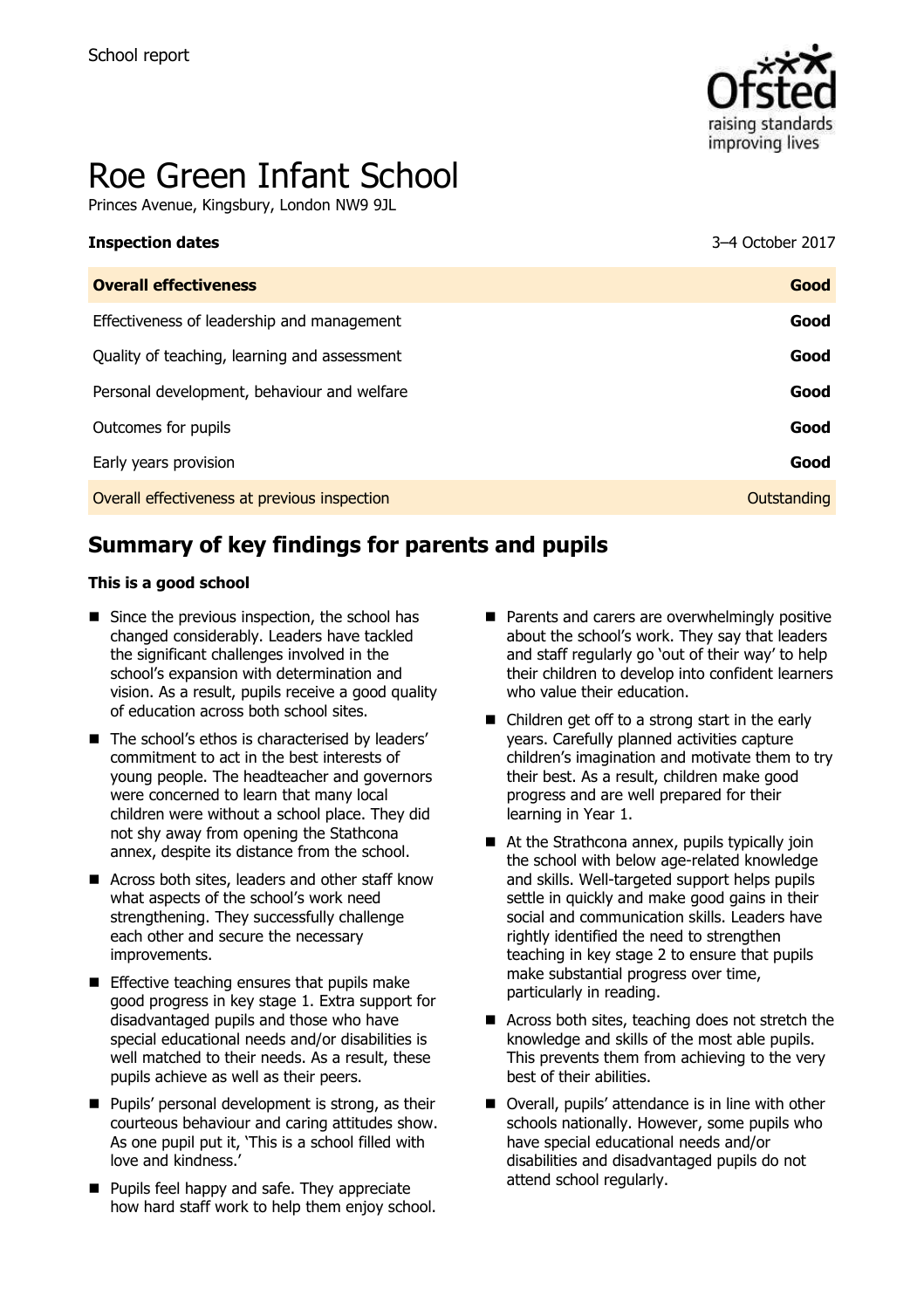

# **Full report**

### **What does the school need to do to improve further?**

- In key stage 2, ensure that teaching is well matched to pupils' needs so that pupils make sustained and substantial progress, particularly in reading.
- **Ensure that the most able pupils routinely attempt demanding tasks that deepen their** understanding and skills.
- Raise the attendance rates of disadvantaged pupils and of pupils who have special educational needs and/or disabilities.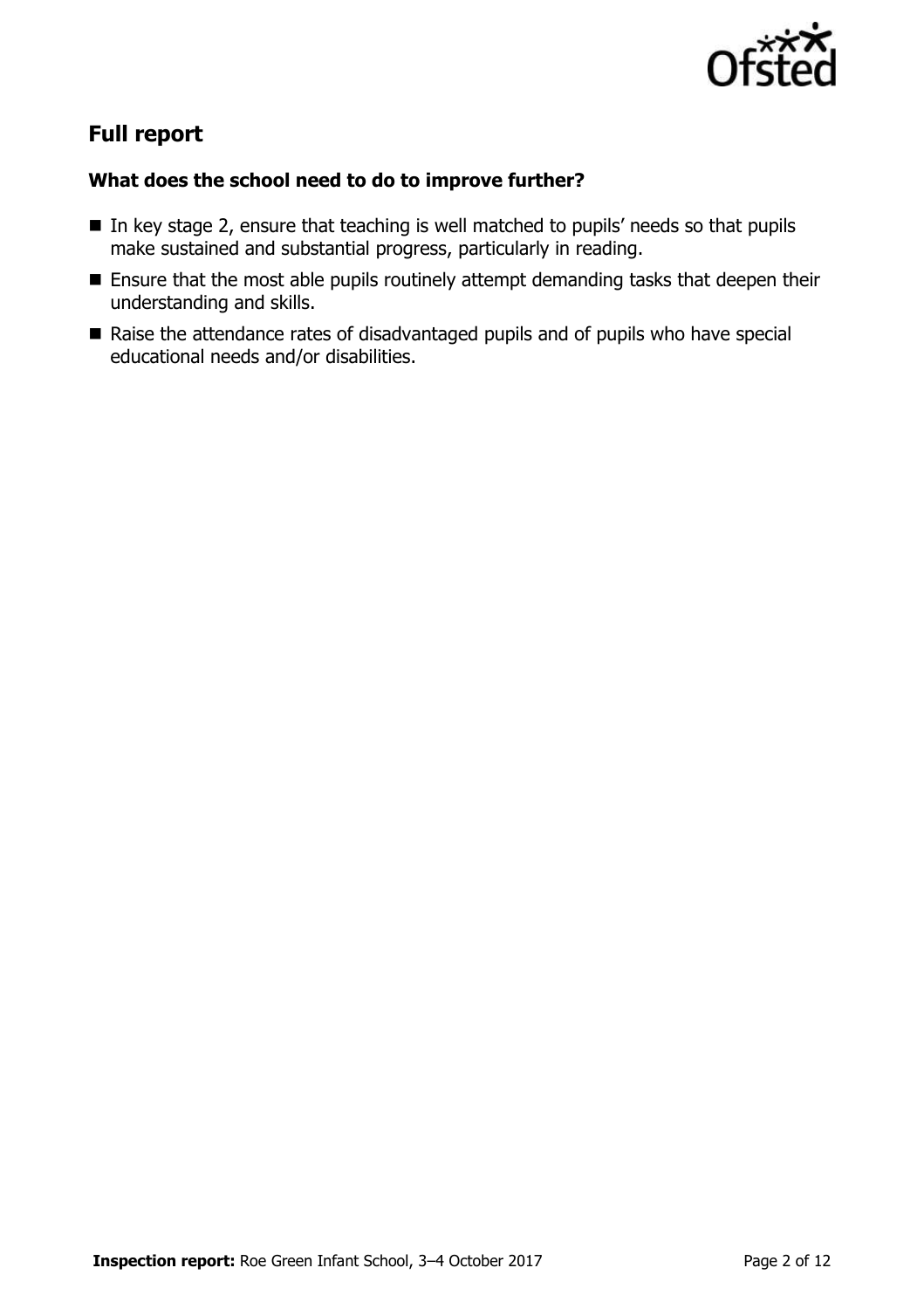

# **Inspection judgements**

#### **Effectiveness of leadership and management Good**

- Driven by a strong sense of moral purpose, leaders and governors have successfully implemented their vision of 'two sites, one school'. Crucially, they have maintained their focus on ensuring that pupils achieve well and enjoy their learning. As a result, pupils make strong progress over time.
- Parents are effusive about the work of leaders and staff. They appreciate the school's open, welcoming culture, where parents said staff 'always listen' and 'do all that they can for our children'. They value how well the headteacher knows their children as individuals and the fact that she is highly visible around the school at the start and end of the day.
- The headteacher has built a team of committed and skilled leaders. Together, they collaborate closely to build on the school's strengths and secure continued improvements in pupils' outcomes. Leaders ensure the smooth day-to-day running of the two sites and encourage good communication with parents.
- Regular checks on the quality of pupils' learning ensure that leaders evaluate the impact of their work carefully, drawing astutely on what they might learn from other schools and advice from an external adviser. They are quick to refine their plans for improvement in light of the evidence they find. For example, leaders are rightly focusing on ensuring that teaching provides sufficient challenge for the most able pupils.
- Leaders provide teachers with high-quality support to help them improve their skills in the classroom. Teachers value the opportunities they have to learn from each other and to share effective practice. Middle leaders are closely supported by more experienced colleagues and develop the skills they need to make a positive difference to the quality of teaching.
- Additional funding for pupils who have special educational needs and/or disabilities is spent well. Excellent partnerships with families and external agencies enable teachers to identify and plan for pupils' needs at the earliest possible stage. Equally effective use of the pupil premium funding ensures that disadvantaged pupils achieve as well as their peers nationally. Leaders regularly review and adapt the extra help pupils receive so it has a positive impact on their learning.
- **Pupils benefit from a broad and rich curriculum. A range of educational visits, together** with themed curriculum weeks, including on computing, contribute successfully to the development of pupils' subject-specific skills and knowledge. Pupils told inspectors that the different activities on offer are 'fun' and help them enjoy their learning.
- Both the school's ethos and the curriculum prepare pupils successfully for life in modern Britain. Pupils recognise the importance of being respectful and treating others fairly. They told inspectors that they put these values into practice by 'being kind to everyone' and 'listening to what others have to say, even if you don't agree'.
- Pupils' personal development is strong. Effective strategies to promote pupils' wellbeing are interwoven through all aspects of school life. As a result, pupils develop the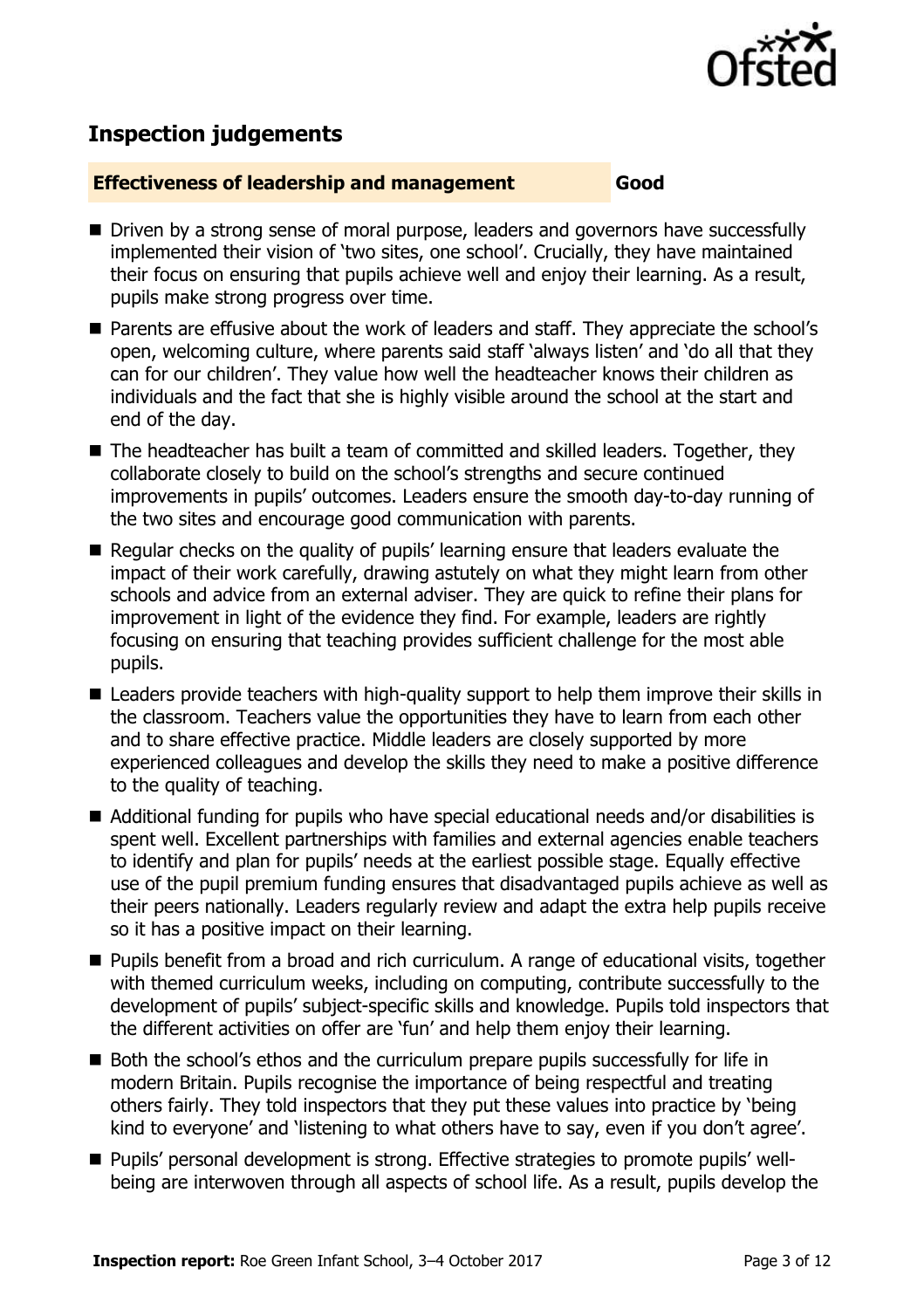

skills they need to recognise and manage their emotions in different situations. Likewise, pupils are sensitive to the feelings of others, as their caring attitudes show.

■ The quality of the physical education (PE) curriculum has improved through careful use of the sports premium funding. Leaders provide regular training to develop teachers' subject knowledge so that they are confident to teach all aspects of the PE curriculum. Leaders have also invested in a school minibus to increase the number of pupils who can attend competitive events with other schools.

#### **Governance of the school**

- A commitment to high-quality education for all pupils is at the centre of governors' work. The governing body's decision to open the Strathcona annex shows the importance governors place on pupils' welfare. They have used their considerable expertise and support and enabled senior leaders to overcome the numerous hurdles they encountered during the expansion.
- Members of the governing body deploy their broad skills and experience effectively. Governors visit the school regularly to gain first-hand evidence on the quality of pupils' learning and experiences in different aspects of school life. Governors use this information to good effect. They challenge leaders about what needs to be better and ensure that they build on areas of success.

### **Safeguarding**

- $\blacksquare$  The arrangements for safeguarding are effective.
- A culture of vigilance characterises leaders' approach to safeguarding. They have successfully adapted school systems to reflect the rise in pupil and staff numbers and meet the requirements of operating across two sites. Leaders have rightly prioritised the importance of clear communication and accurate record-keeping in order to maintain effective safeguarding arrangements.
- Staff inform leaders promptly if they are worried about a pupil's welfare. Leaders liaise closely with families and, where appropriate, seek timely advice from external agencies to protect the welfare of vulnerable pupils.
- Leaders and staff have a strong awareness of the different factors that pose a risk to pupils' well-being. They fully understand all of their statutory duties to safeguard pupils.
- Governors visit the school to see for themselves that effective arrangements are in place. This includes monitoring whether leaders carry out pre-employment checks on staff in accordance with statutory guidance. Members of the governing body hold regular meetings with staff who have safeguarding responsibilities. They check that staff follow school procedures consistently and that vulnerable pupils are kept safe.
- Pupils told inspectors that they feel safe in school. Parents who spoke to inspectors agreed that their children are safe and well cared for.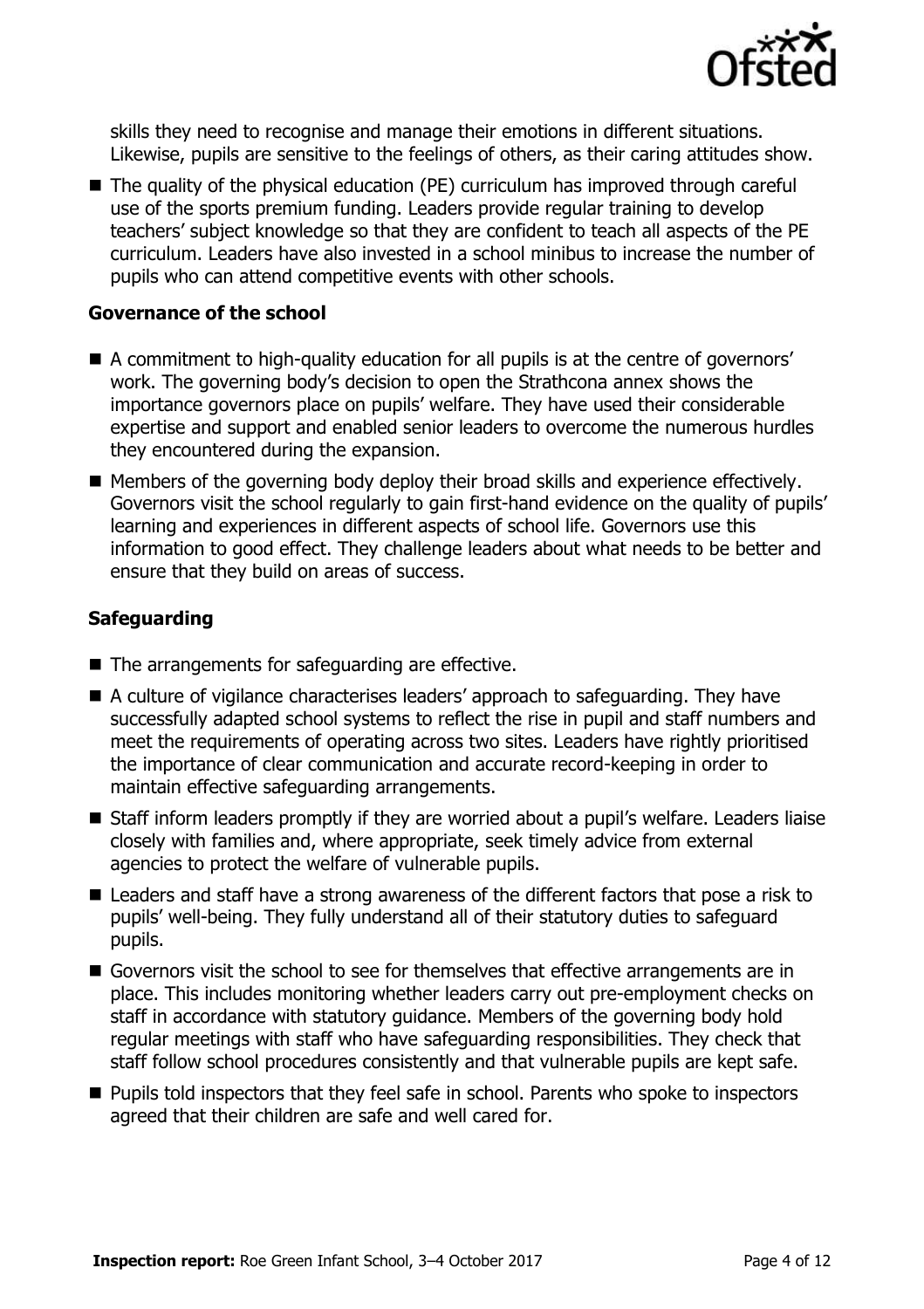

#### **Quality of teaching, learning and assessment Good**

- Teachers across all year groups have a good understanding of the standards pupils are expected to achieve for their age. They work together well to ensure that their expectations for pupils are consistent across all classes within a year group.
- **Pupils are keen to do their best and are proud of their achievements, as their neatly** presented work shows. They told inspectors that they always look forward to 'more learning'. In part, this is because teachers' clear explanations help pupils to understand what is expected of them.
- Teachers typically use a range of well-chosen activities and resources which excite pupils about learning. Teachers' effective use of questioning helps pupils to explain their ideas clearly. Adults know pupils well and, as a result, are skilled at providing pupils with extra help or guidance when they find the learning hard.
- Teachers make good use of assessment information and advice from outside agencies to plan learning that meets the needs of pupils who have special educational needs and/or disabilities. Parents are full of praise for the way staff 'go the extra mile' to help their children overcome any barriers they face in their learning
- Additional adults contribute well to pupils' good learning, particularly for those pupils who have special educational needs and/or disabilities and disadvantaged pupils. They reinforce teachers' expectations, explain the learning clearly and encourage pupils to persevere with the tasks set.
- At the Strathcona annex, a higher-than-average proportion of pupils join and leave the school over an academic year than would typically be the case. Many pupils have missed out on periods of school or are at the early stages of speaking English. Wellchosen activities help pupils settle in quickly, make friends and develop positive attitudes to their learning.
- Work in pupils' books shows that the most able pupils are not routinely set tasks that challenge their thinking or deepen their existing knowledge and skills. Pupils rightly told inspectors that they were ready for 'harder work'.
- Teachers typically take into account what pupils already know or can do well when they plan activities. Teachers assess pupils' skills and knowledge carefully to plan work to address gaps in pupils' learning or potential misconceptions. However, this approach is not as consistent across all classes in key stage 2. Consequently, pupils sometimes complete activities which do not build effectively on their existing skills and knowledge, particularly in reading.
- $\blacksquare$  To strengthen the teaching of reading across key stage 2, leaders have recently introduced a new approach. Greater weight is given to deepening pupils' understanding of the books they read. It is too soon to measure the impact of this work on pupils' reading comprehension skills and reading outcomes.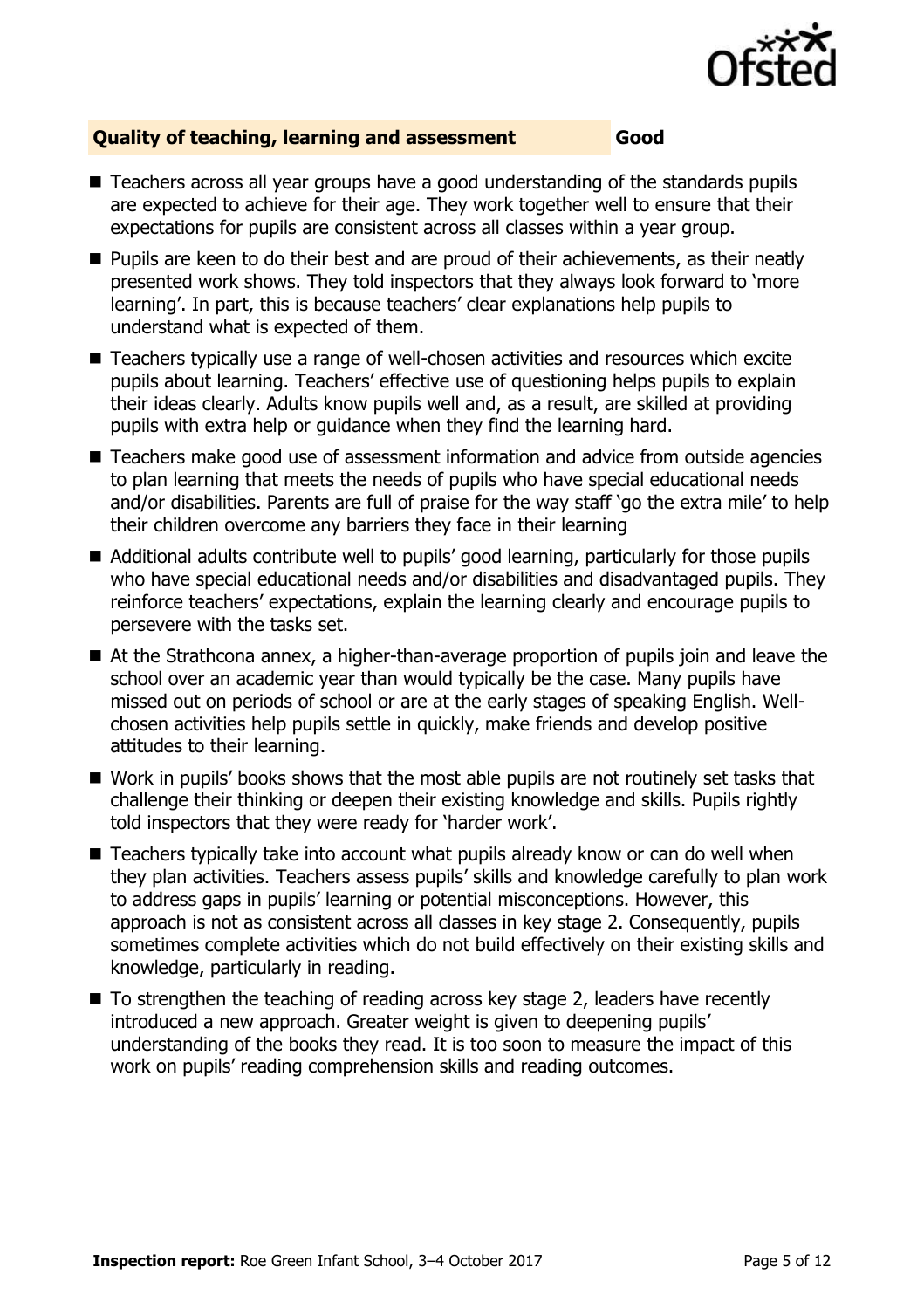

#### **Personal development, behaviour and welfare Good**

#### **Personal development and welfare**

- The school's work to promote pupils' personal development and welfare is good.
- Leaders and teachers place high importance on supporting pupils' mental health. Pupils say that adults are always ready to listen and help if they feel upset or worried. Regular assessments of pupils' emotional well-being and parent surveys mean strategies are tailored carefully to pupils' needs. As a result, pupils successfully develop the skills they need to face challenges confidently and overcome any setbacks. This contributes significantly to pupils' positive attitudes to school.
- Incidents of bullying or prejudicial behaviour are unusual and dealt with quickly. Pupils and parents agree that staff take concerns seriously and do not tolerate unkind or bullying behaviour.
- $\blacksquare$  Pupils understand how they can stay safe when they are not in school, including using the internet sensibly and safely. Leaders organise workshops and regular reminders that keep strategies fresh in pupils' minds.
- $\blacksquare$  Pupils are aware of the different things they can do to lead a healthy lifestyle, including the importance of a balanced diet. Pupils gain first-hand experience of choosing and preparing healthy food in the new kitchen for pupils.
- During lessons, pupils work together well. They listen carefully and are keen to learn from each other's ideas. Adults are excellent role models in the kind and caring manner they talk to pupils.
- Typically, pupils are eager to start activities and concentrate well on the tasks set. On occasions, when teaching is not precisely matched to pupils' needs, they can become fidgety. Typically, teachers spot this quickly and help pupils refocus on their learning.

#### **Behaviour**

- The behaviour of pupils is good.
- Pupils' conduct around the school sites is sensible and calm. They are courteous and considerate to their peers and adults alike.
- Leaders and staff have high expectations of pupils' behaviour and provide clear guidance to help pupils meet these standards. Parents and pupils agree that incidents of poor behaviour are infrequent and resolved quickly when they occur.
- **Pupils appreciate how teachers' high expectations mean they know how to behave in** different situations. For example, at the end of playtimes, pupils say it is important to line up and return to lessons promptly, so no learning time is lost.
- Leaders' actions to improve overall attendance rates have proved successful. School information shows that whole-school attendance rates are now broadly in line with other schools nationally. Staff follow up absence rigorously. Concerns about individual pupils are identified early. Leaders work well with external agencies to tailor extra support to pupils' particular circumstances.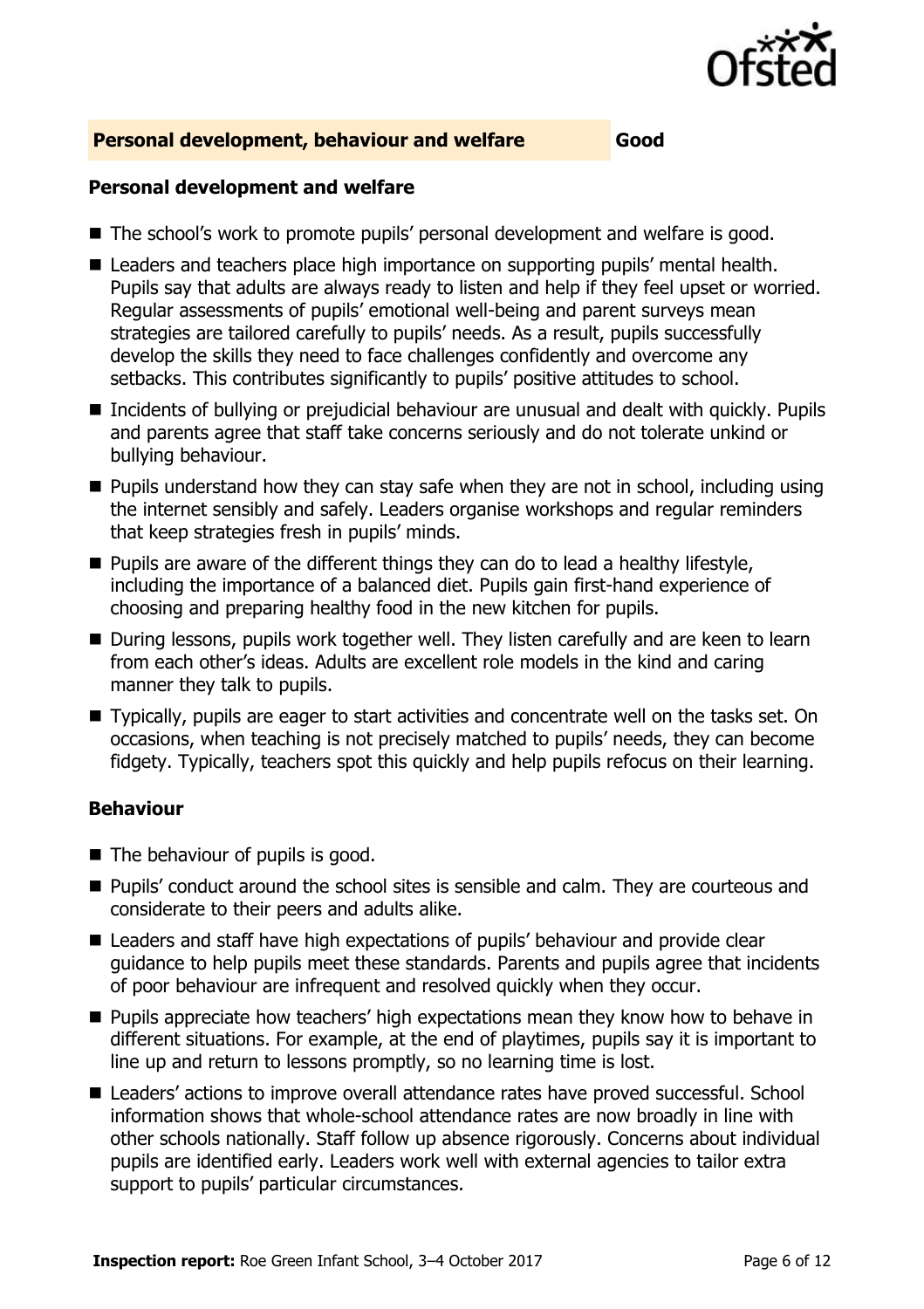

■ While leaders' efforts have reduced overall absence, the attendance of pupils who have special educational needs and/or disabilities as well as those eligible for free school meals remains below national figures.

#### **Outcomes for pupils Good**

- In the early years and key stage 1, pupils' achievement is strong. High-quality teaching and a rich curriculum ensure that pupils make consistently good progress in a range of subjects.
- In the 2016 key stage 1 assessments, the proportion of pupils who achieved the expected standard in reading, writing and mathematics was broadly in line with other schools nationally. This represents good progress. The school's assessment information indicates an equally positive picture in the 2017 assessments.
- Disadvantaged pupils make strong progress over time. As a result, they typically achieve as well as other pupils nationally in the Year 1 phonics screening check and in key stage 1 assessments.
- **Effective phonics teaching has raised pupils' attainment in the Year 1 phonics** screening check over recent years. In 2016, a higher proportion of pupils achieved the required standard compared with other schools nationally. School information suggests that these improvements were sustained in 2017.
- In 2016, pupils' attainment in science at the end of Year 2 was below the national figure. Leaders took swift action to address this. Provisional 2017 outcomes indicate that the proportion of pupils who met age-related standards rose considerably.
- Leaders' actions have secured clear improvements in children's achievement in the early years. In 2016, a greater proportion of children reached a good level of development than has historically been the case. The school's assessment information suggests that leaders have successfully maintained strong outcomes in 2017. The majority of children develop the skills and understanding they need to be well prepared for Year 1.
- Well-targeted teaching ensures that pupils who have special educational needs and/or disabilities typically achieve well. Pupils who join the school at the early stages of speaking English receive effective extra help. They make friends and develop their English language skills quickly.
- In key stage 1 assessments in 2016, the proportion of pupils achieving the highest standards in reading, writing and mathematics was at least in line with other pupils nationally. Provisional outcomes also suggest a strong picture of attainment in the 2017 Year 2 assessments. However, work in pupils' books shows that work is not routinely challenging for the most able pupils. This prevents them from making substantial progress over time in order to reach their potential.
- At the Stathcona annex, pupils make strong gains in their social and emotional development as well as in their speaking and listening skills. As a result, pupils enjoy school and are ready to develop age-related reading, writing and mathematics skills swiftly. However, in key stage 2, many pupils have considerable ground to make up to ensure that they attain the standards expected for their age. Leaders are rightly strengthening teaching in key stage 2 to address this.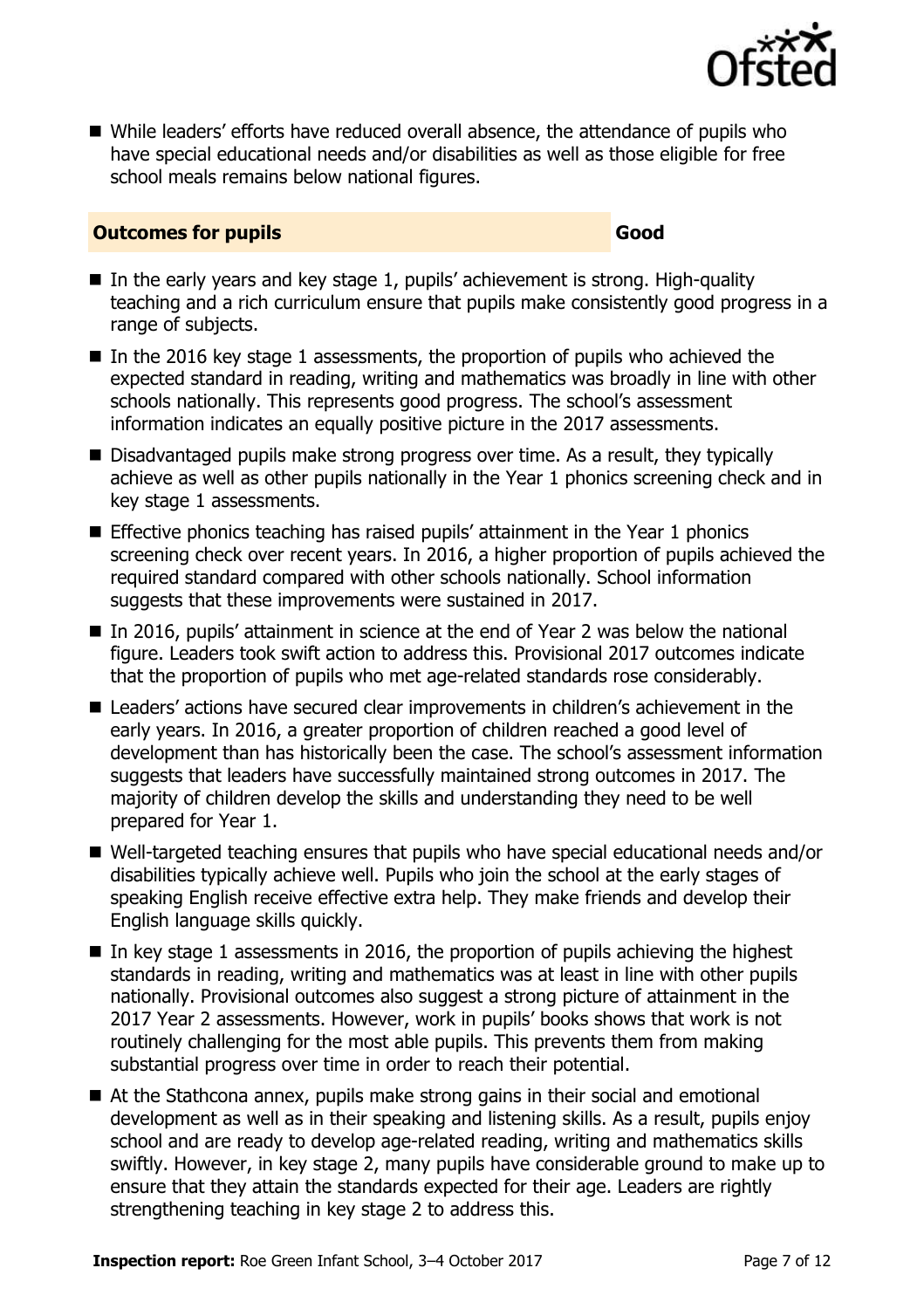

#### **Early years provision Good Good**

- Adults' clear and consistent expectations help children settle quickly into school life. Relationships between children and adults are warm and positive. Staff praise children frequently and reinforce routines. They intervene skilfully with questions or words of encouragement to help children learn well and maintain their concentration.
- Strong partnerships with parents enable teachers to build a full picture of children's interests and pastoral needs when they join the school. Children who need extra support are identified early so that they get off to the same strong start as their peers.
- Leaders' plans for improvement focus on the right priorities because they evaluate the quality of education frequently. As a result, children's achievement has improved considerably over the last two years. The proportion of children reaching a good level of development is now above the national average.
- $\blacksquare$  High-quality teaching, together with well-organised and stimulating classrooms, mean that children make strong progress during their time in the early years. Rates of progress are consistently strong for different groups of children, including those who are disadvantaged and children who have special educational needs and/or disabilities.
- Teachers plan activities carefully to help children develop their knowledge and skills in English and mathematics. For example, adults skilfully reinforced children's understanding of number by asking them to count the number of bounces they made on a space hopper. Due attention is given to supporting children to acquire and use new vocabulary as they plan and learn in different areas of the curriculum. This contributes effectively to the development of children's communication skills and increases their confidence in expressing their ideas in English.
- Leaders and staff plan exciting activities which reflect children's interests and enthuse them about their learning. A well-planned programme of workshops for parents ensures that they are well informed about their children's education and how they might support learning outside of school.
- Safeguarding arrangements are effective and managed well across all sites. Leaders ensure that there are no breaches of the statutory early years requirements.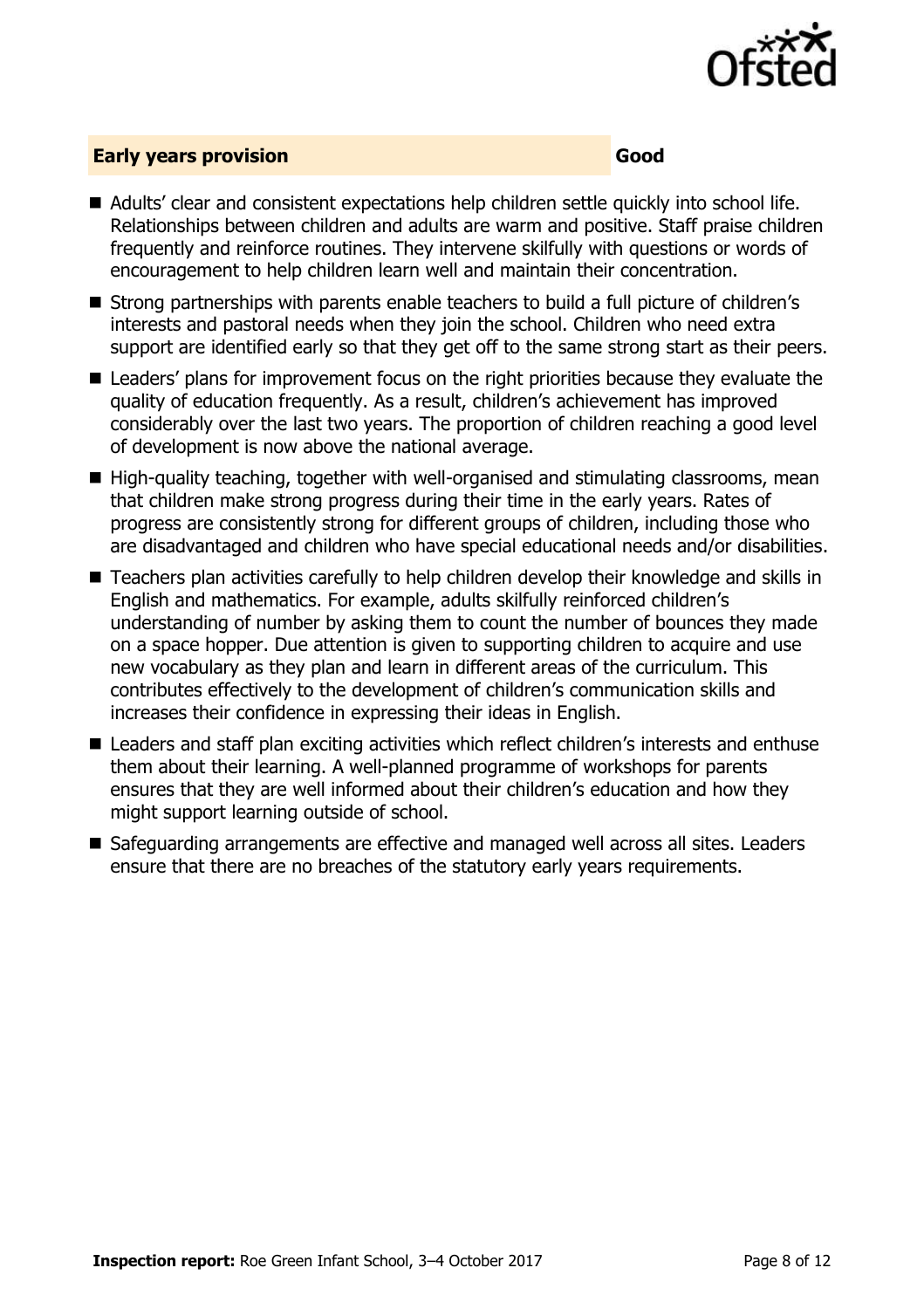

# **School details**

| Unique reference number | 101512       |
|-------------------------|--------------|
| Local authority         | <b>Brent</b> |
| Inspection number       | 10036374     |

This inspection was carried out under section 8 of the Education Act 2005. The inspection was also deemed a section 5 inspection under the same Act.

| Type of school                      | Primary                      |
|-------------------------------------|------------------------------|
| School category                     | Maintained                   |
| Age range of pupils                 | 3 to 11                      |
| <b>Gender of pupils</b>             | Mixed                        |
| Number of pupils on the school roll | 572                          |
| Appropriate authority               | The governing body           |
| Chair                               | Gloria Amadi                 |
| <b>Headteacher</b>                  | Nicole Lobo                  |
| Telephone number                    | 020 820 43531                |
| Website                             | www.rgreeninf.brent.sch.uk/  |
| <b>Email address</b>                | nlobo@rgreeninf.brent.sch.uk |
| Date of previous inspection         | 6-7 July 2010                |

### **Information about this school**

- The school meets requirements on the publication of specified information on its website.
- Roe Green Infant School provides education across two sites. The site at Princes Avenue caters for pupils aged three to seven. There are four forms of entry in each year group. The school also provides full-time education for nursery-age children.
- In 2014, the school opened the Strathcona annex, approximately two miles from the Roe Green site. The annex has capacity for 210 pupils in classes from Reception to Year 6. At the time of the inspection, there were 132 pupils on roll at the Strathcona site, of which 96 pupils were in Years 3 to 6. Due to variability in the number of pupils on roll, pupils in Reception and Year 1 and pupils in Years 5 and 6 are taught in mixedage classes. A much higher proportion of pupils join and leave part way through their primary education at the Strathcona annex than nationally.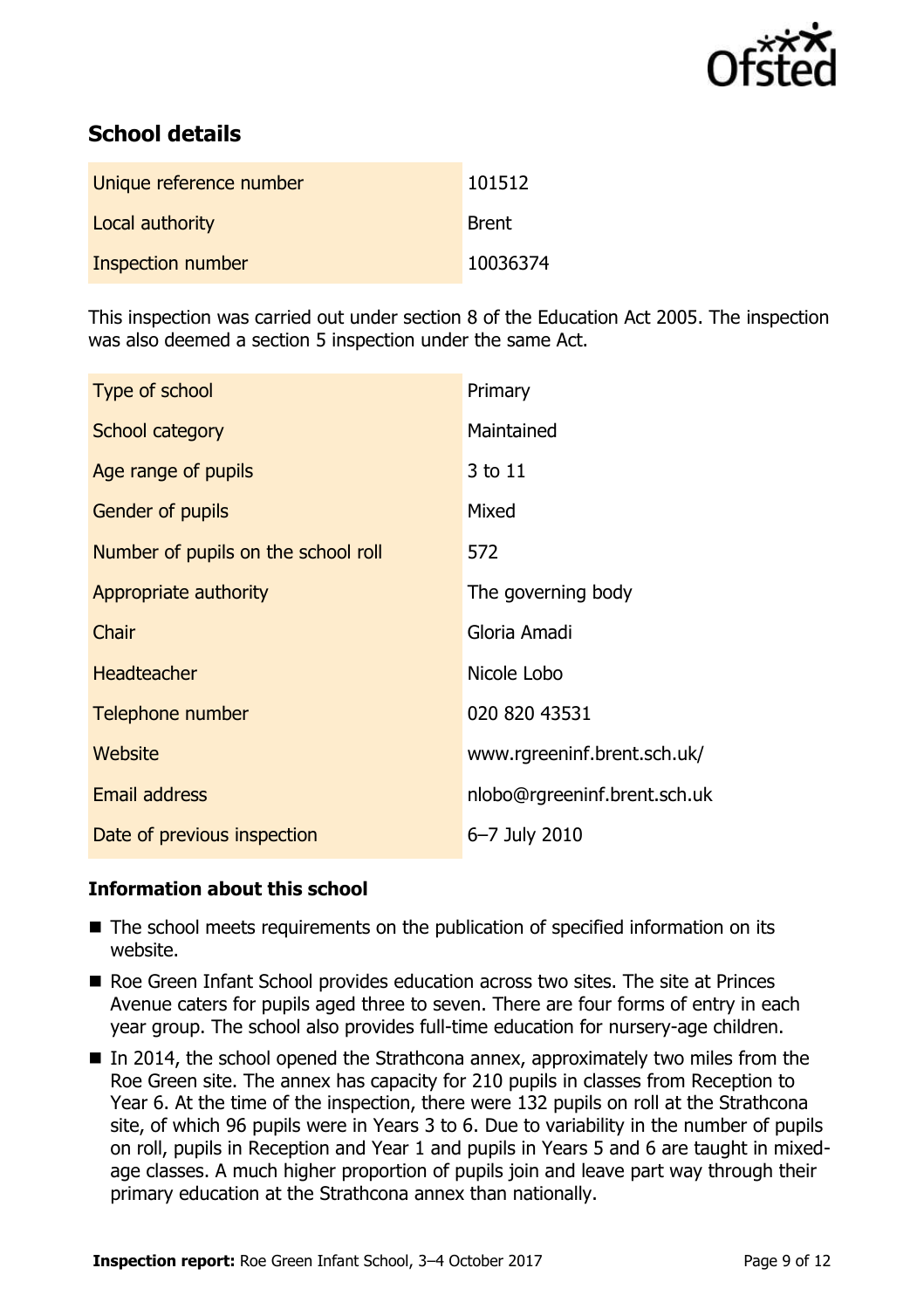

- The proportion of disadvantaged pupils is below the national average, as is the proportion of pupils who have special educational needs and/or disabilities.
- Compared to other schools nationally, a higher-than-average proportion of pupils speak English as an additional language.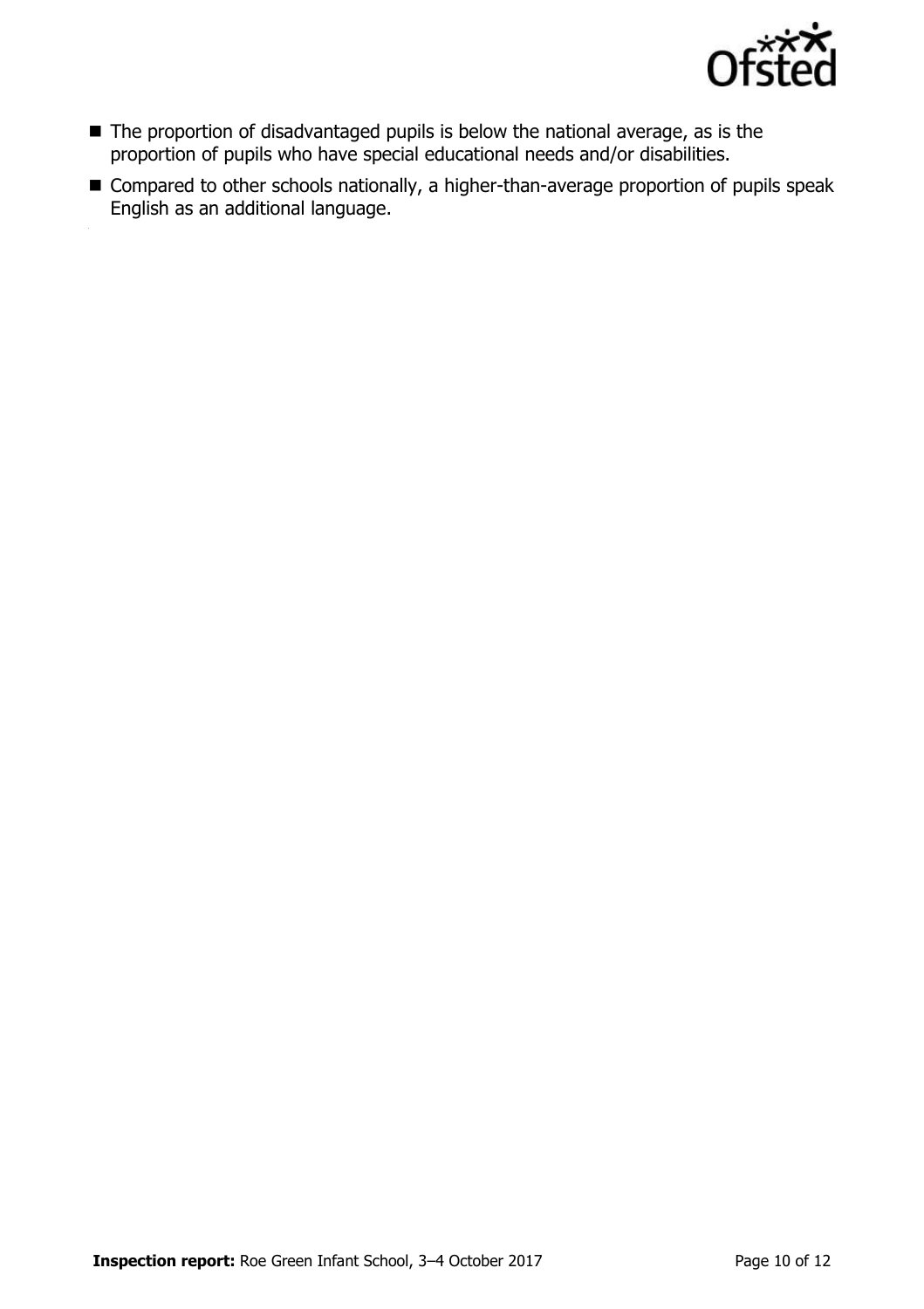

# **Information about this inspection**

- Inspectors held meetings with leaders and staff from both sites. A range of information was discussed and evaluated with leaders, including their evaluation of the school's effectiveness, plans for improvement and checks on the quality of teaching and pupils' learning over time.
- A range of school policies and documentation was scrutinised, including records related to child protection, bullying logs, attendance information and the single central record of statutory pre-employment checks.
- **Inspectors visited classes in every year group across both sites. The majority of visits** were carried out alongside senior leaders. A range of subjects were visited, including English, mathematics, PE and art.
- Inspectors reviewed work in pupils' books during their visits to classes. They also looked at pupils' work with leaders.
- Meetings with staff, including teachers at the early stages of their career and middle leaders, were held. Inspectors also spoke informally to staff to ascertain their views of the school.
- Pupils' views were sought through formal meetings as well as discussions during lessons and in the playground. Inspectors also observed behaviour as pupils moved around the site and in the playground and lunch hall.
- Inspectors took into account the views of parents through discussions in the playground at both sites and parents' responses to surveys carried out by the school. Inspectors also reviewed responses to Parent View, Ofsted's online survey. At the time of the inspection, seven responses were recorded, too few to enable inspectors to draw conclusions.

#### **Inspection team**

| Sarah Murphy-Dutton, lead inspector | Her Majesty's Inspector |
|-------------------------------------|-------------------------|
| Donna Chambers                      | Her Majesty's Inspector |
| <b>Janice Howkins</b>               | <b>Ofsted Inspector</b> |
| <b>Paula Farrow</b>                 | <b>Ofsted Inspector</b> |